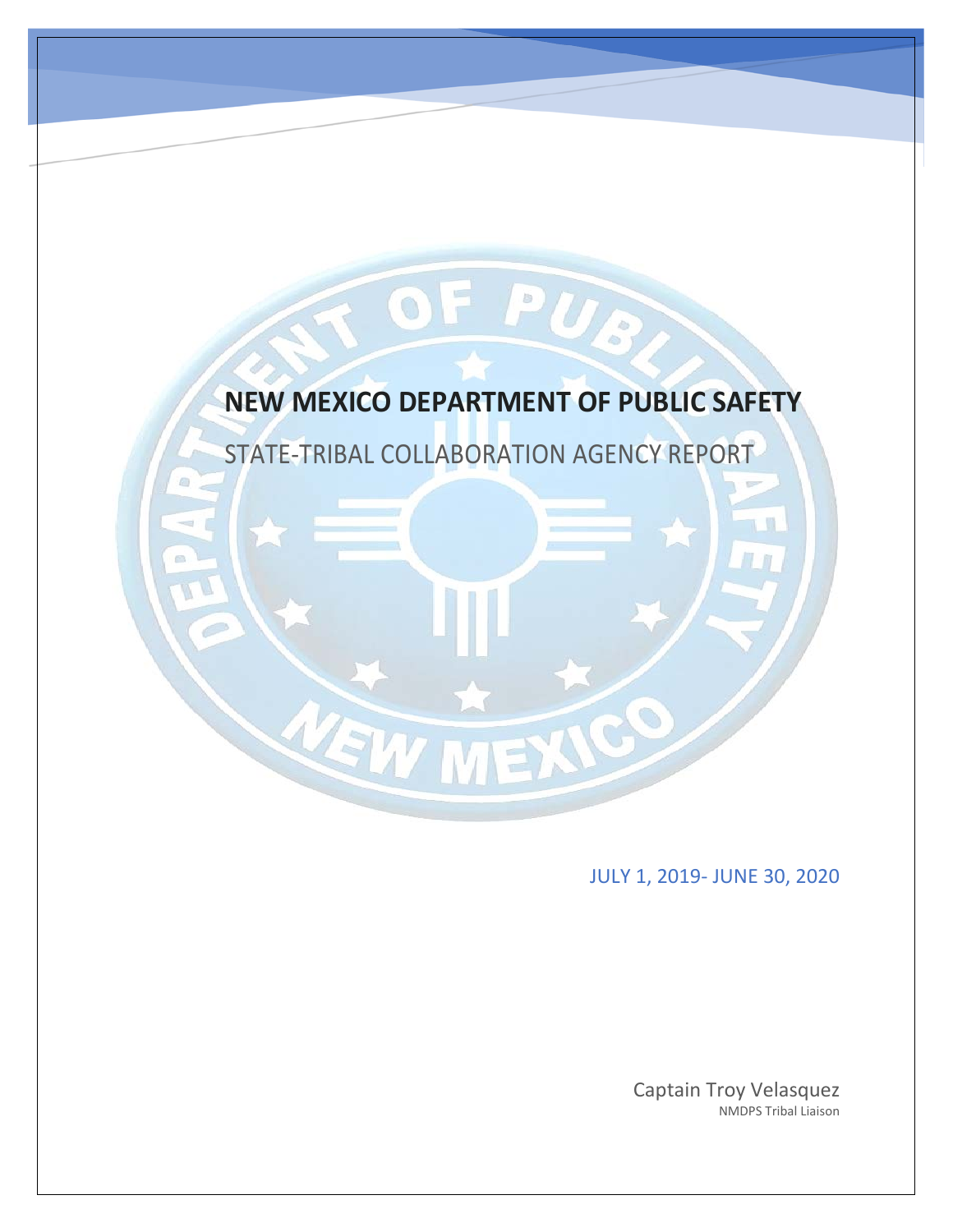- **I. Executive Summary**
- **II. Mission Statement**
- **III. Agency Overview**
- **IV. Current and Planned programs for Native American Communities**

UR

**V. FY 2020 NMDPS Accomplishment's (State-Tribal**  T. D **Collaboration)** 

**VI. FY 2021 Goals (State-Tribal Collaboration**

VEW MEXICO

**VII. Key name and contact information**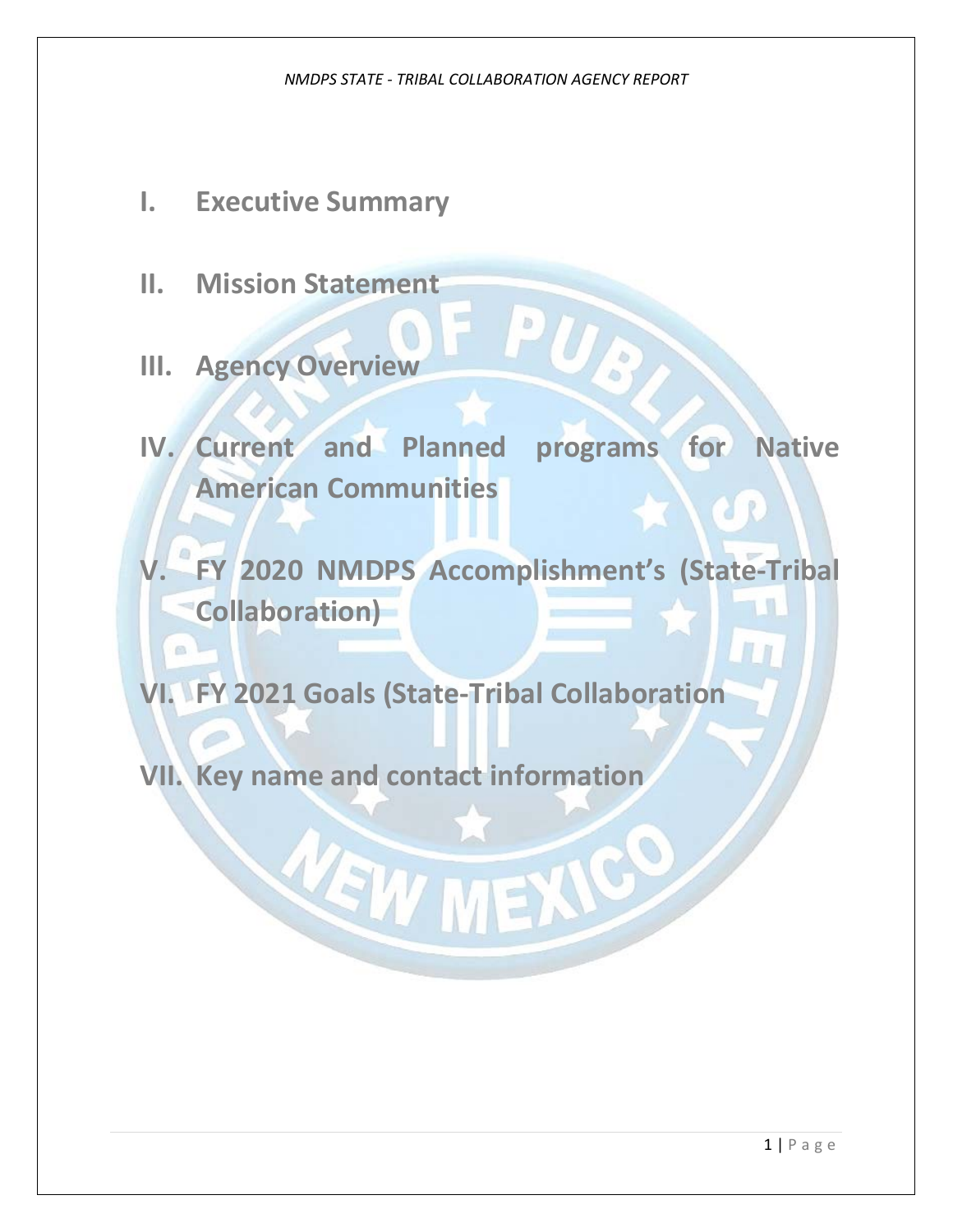# **I. EXECUTIVE SUMMARY:**

The primary concern of the New Mexico Department of Public Safety (NMDPS) and on-going areas of concern continues to be the challenge surrounding criminal jurisdiction and the coordination of Law Enforcement efforts by State and Tribal Officers within and surrounding New Mexico's Native American Communities.

The Department recognizes that more consistent and coordinated Law Enforcement Efforts would go a long way in reducing DWI, drug related crimes, domestic violence, violence against children and other violent crimes.

bs.

The Department participates in meetings with the Tribal-State Judicial Consortium to promote the National initiative known as Project Passport, which is designed to improve recognition and enforcement of orders of protection for victims of domestic violence within and between states and tribes.

The following Tribes and Nations have accepted the use of the First Page Program: Laguna Pueblo, Nambe Pueblo, San Felipe Pueblo, Santa Clara Pueblo, Sandia Pueblo, Zuni Pueblo, and the Navajo Nation. Each year NMDPS holds an annual training for Tribal Law Enforcement agencies and its personnel in Sex Offender awareness and related issues.

The Department continues to build relationships with the Tribal Governments of New Mexico's Pueblos, Tribes and Nations by commissioning Tribal Officers as New Mexico Peace Officers under NM State Statute 29-1-11, communicating with Tribal Officers and Officials during incidents involving Tribal jurisdiction, participating in forums that discuss State-Tribal issues, participating and protecting cultural events and other similar collaborative efforts.

The Murdered, Missing Indigenous Women's Task Force (MMIW TF) was appointed in October of 2019. The MMIW TF was legislatively created in HB 278 and is required to study and report on the crisis of missing and murdered Indigenous Women in New Mexico. The Task Force has until November 1, 2020 to compile findings and recommendations in a final report to the Governor and Legislature. NMDPS has played an integral role on the MMIW TF and has participated in countless public hearings, committee and sub-committee meetings and has served as a Law Enforcement advisory role while meeting with Tribal community leaders, community members, collecting data, gathering and reporting survivor testimony.

Also, in this reporting period, NMDPS continues to enroll NMDPS Commissioned Officers to attend the BIA-OJS sponsored Criminal Justice in Indian Country Training Course. This 24- hour training course provides each attendee with extensive training and education on Federal Indian Law and the Major Crimes Act. Upon completion of this training, these Officers receive a Special Law Enforcement Commission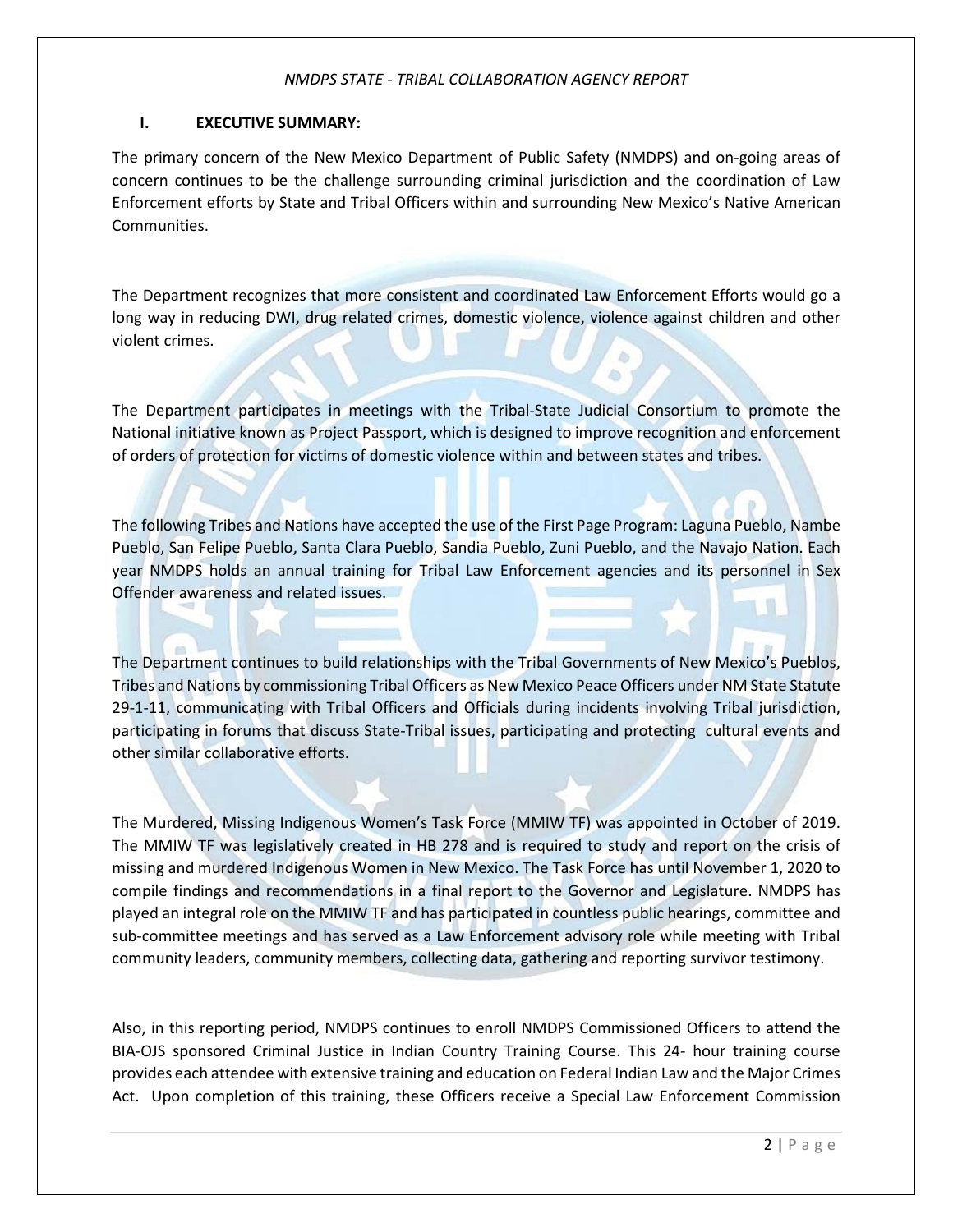(SLEC) with the Bureau of Indian of Affairs, thus granting our officers commissions as Federal Officers when called upon by the various Tribes, Pueblos and Nations to perform Law Enforcement duties within those jurisdictions if needed.

In Indian Law. Tribes can enter into cross-commission agreements with State or local police. The NMDPS has such an agreement with the Navajo Nation. A New Mexico State Police Officer with a Navajo crosscommission may enforce tribal laws against Indians on Indian land. In this capacity, the Officer is literally serving as a Navajo Police Officer. The current agreement was signed in 2012 and requires a 40-hour cross-commission class. Officers who work near the Navajo Nation are sent to this training when there is availability. The overall purpose of the cross-commission agreement is to eliminate the jurisdictional "loopholes" in Navajo Country. This agreement is a great example of Tribal Collaboration and is a tool to prevent criminals from getting away with their crimes by exploiting the jurisdictional complications of using certain areas as safe havens. In 2019, NMSP District Commanders from Gallup and Farmington met with the Navajo Nation DPS and Navajo Nation DOJ in order to strengthen this relationship and look at ideas on how to better streamline and standardize the cross-commission training for both departments.

The Department continues to maintain compliance with the 2008 Tribal Collaboration act by cultural competency training, collaborative State-Tribal Law Enforcement efforts, quarterly BIA Tribal Chiefs meetings, Dept. of Indian Affairs quarterly meetings, open dialogue with all Tribal and BIA Police Chief's in NM, Amber Alert training to all Tribal Police and the institution of Tribal Amber Alert programs.

# **II. MISSION STATEMENT**

The New Mexico Department of Public Safety protects human life and property through the detection and prevention of criminal activity and enforcement of state laws and regulations. Additionally, the NMDPS provides vital leadership, scientific, training, technical, and operational support to the criminal justice community and public at large.

# **III. AGENCY OVERVIEW**

New Mexico Department of Public Safety (NMDPS) /New Mexico State Police (NMSP):

The Department of Public Safety provides law enforcement services for the citizens of New Mexico through the New Mexico State Police divisions of Uniform, Special Investigations, Special Operations, and Commercial Motor Vehicle Enforcement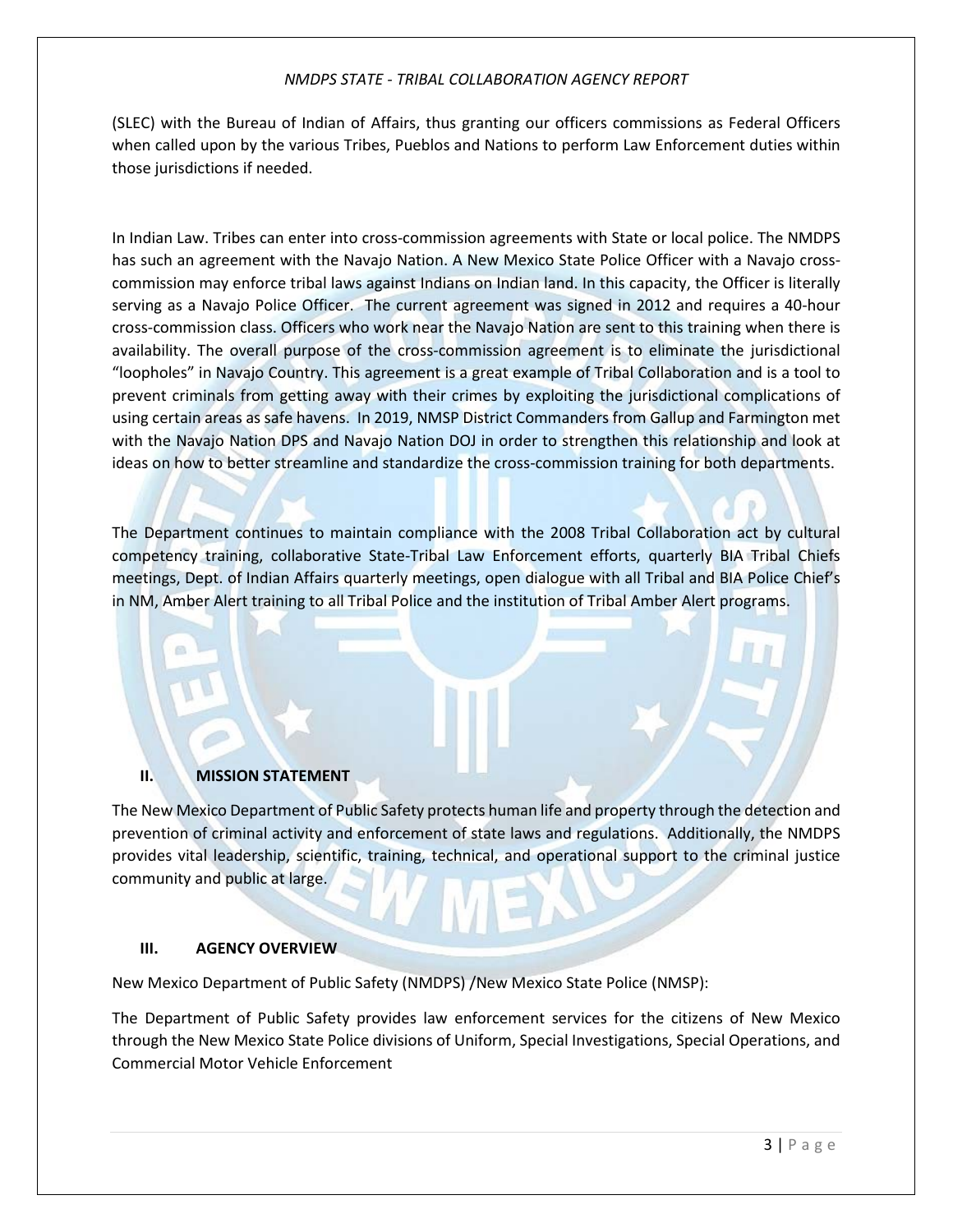The NMDPS/NMSP exists to promote a safe and secure environment for the State of New Mexico through intelligently led policing practices, vital scientific and technical support, current relevant training, and innovative leadership for our greater law enforcement community.

The NMDPS/NMSP is committed to providing the highest quality of public services for the State of New Mexico and its law enforcement community. We constantly evaluate and develop our efforts to become a national model in providing ethical, innovative, effective, and efficient community oriented public safety services to the citizens and visitors of New Mexico.

The NMDPS provides law enforcement training opportunities for law officers in the state through the Law Enforcement Academy. The Department further provides forensic scientific support and law enforcement records services to all criminal justice agencies in New Mexico through the Forensic Laboratories and Law Enforcement Records Bureau (LERB).

The NMDPS/NMSP provides additional law enforcement services for the citizens of New Mexico through the Special Investigations Unit (SIU). The Special Investigation's Unit has the statutory obligation of enforcing the Liquor Control Act, which includes such diverse activities as premise checks of licensed vendors, assisting other divisions of NMDPS with decreasing DWI's in the State, plus attention to the laws in regard to under-aged persons. One of the major initiatives of SIU has to do with education and compliance.

 $63$ 

While SIU Agents are not cross-commissioned so as to have enforcement authority on sovereign nations/tribal lands, SIU has still sought to be a resource to those tribal entities in addressing alcohol related issues that might arise on tribal lands, lead off tribal lands or start on state land and end on Tribal lands. SIU has assisted numerous tribal entities in the last year with alcohol related investigations.

Special Investigations Unit will continue to team successfully with tribal communities who request assistance, training, and education on DWI programs to address alcohol-related community problems.

Special Investigation Units have held training for those who serve alcohol on tribal owned and operated businesses, to assist those servers-and thereby the tribes-in operating their businesses legally with an emphasis on public safety. Specifically, such training assists servers in recognizing the signs of intoxication, to prevent sales of alcohol to intoxicated persons which could jeopardize the safety of any member in that community, on or off the reservations.

The Special Investigations Unit of the New Mexico State Police is a proud participant of State and Tribal collaboration that builds a New Mexico which is safe for all citizens.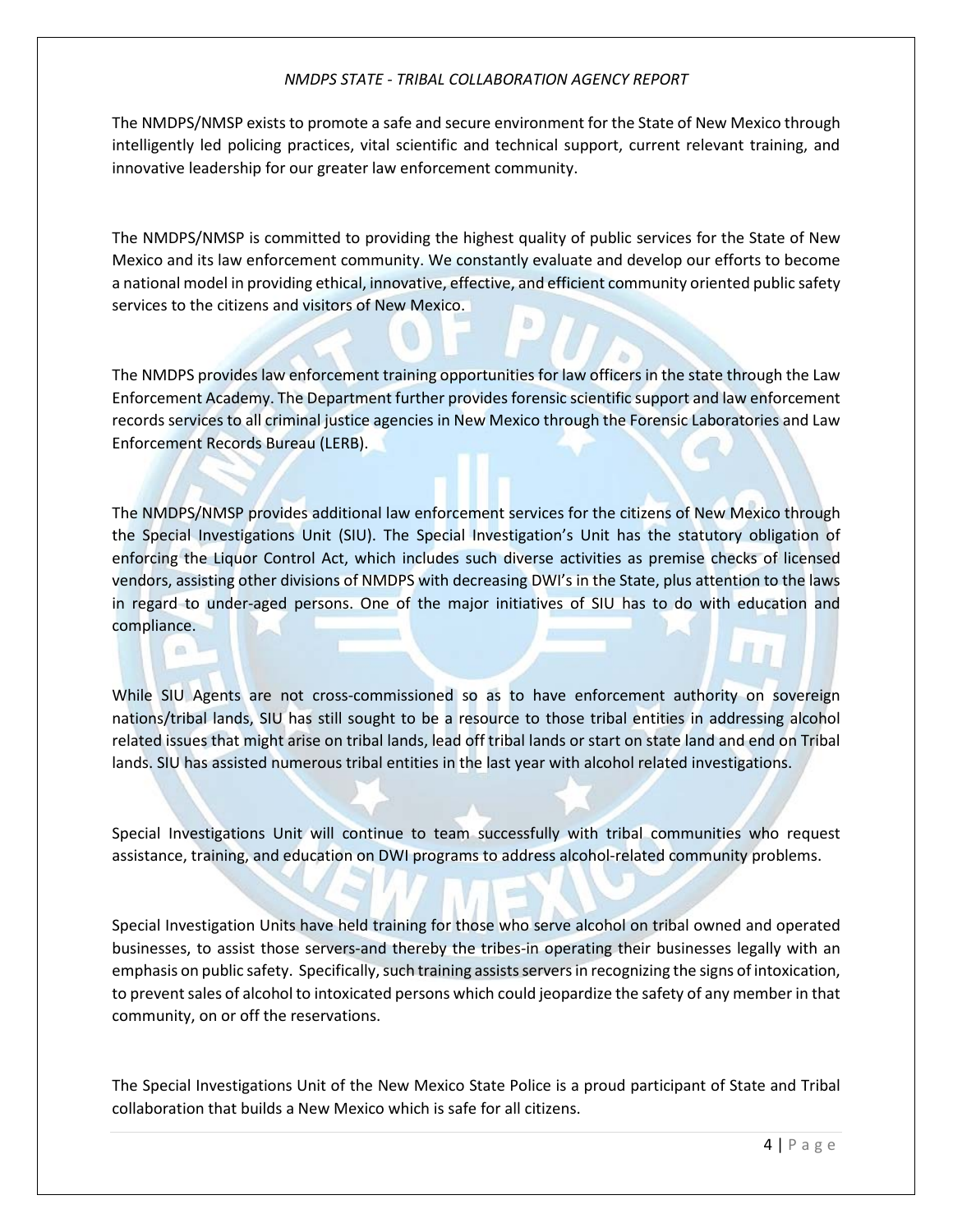The Commercial Motor Vehicle Enforcement Bureau (CVE) of NMDPS reaches out to the surrounding Native American communities and law enforcement partners to promote commercial motor vehicle (CMV) safety and reduce motor vehicle crashes of all types. CVE is available to all tribal law enforcement agencies and aids with resources for the investigation of CMV related crashes and the enforcement of motor carrier safety regulations on tribal lands when necessary and called upon by the tribal government. CVE offers commercial motor vehicle safety enforcement and inspections to all area law enforcement agencies and tribal jurisdictions.

Many New Mexico state roads and highways run through the jurisdiction of tribal entities, we will continue to work with tribal law enforcement agencies toward a common goal of ensuring safety and improving the quality of life for all motorists.

The Law Enforcement Records Bureau (LERB) maintains the state's central repository for information on the criminal histories of persons in New Mexico and acts as the single state agency liaison to the Federal Bureau of Investigation (FBI). The LERB maintains arrest record information on persons arrested in New Mexico for felony, misdemeanor, DWI infractions. LERB serves as the State Criminal Justice Information System Agency (CJIS) for New Mexico, supporting the New Mexico Law Enforcement Telecommunications System (NMLETS) and the National Crime Information Center (NCIC). LERB is also charged with the managements of:

- NM State Police Repository (Offense/Incident and crash reports)
- Sex Offender Registration (SOR) Program
- Automated Fingerprint Identification System (AFIS)
- NM Missing persons Information Clearinghouse
- State Tacking Number (STN) Program
- NCIC Interstate Identification Index (III) and quality assurance
- National Missing and Unidentified Persons System (NamUS) quarterly uploads of NM Missing persons entered into NCIC
- Uniform Crime Reporting (UCR)

 $63$ 

• National Incident Based Reporting System (NIBRS) Program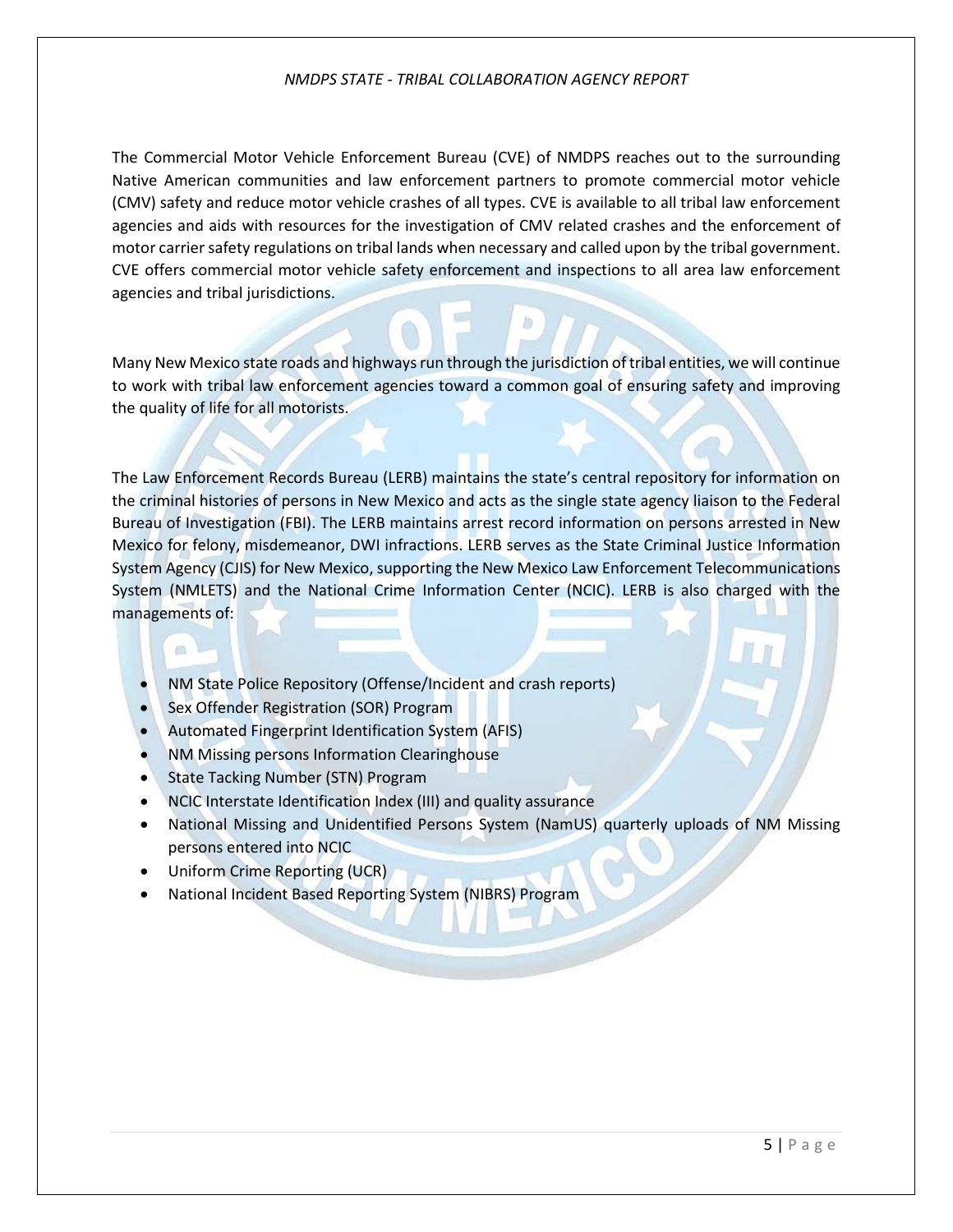# **IV. CURRENT AND PLANNED PROGRAMS FOR NATIVE AMERICAN COMMUNITIES**

The NMDPS does support two specific programs that directly support/benefit NM Tribes and Nations. The NMDPS is committed to continuing collaborative efforts in State/Tribal law Enforcement generally and specifically, the continued commissioning and education of law enforcement officers:

- The commissioning of Tribal Police officers as New Mexico Peace Officers using NM State Statute 29-1-11. This program enhances a tribal police departments overall police function by allowing officers not only to respond to, but handle incidents and provide police services that involve Non-Indians within their established Tribal jurisdiction. The tribal officer through his/her New Mexico Law Enforcement Commission can utilize New Mexico State Criminal and Traffic Statutes.
- Through an approved resolution by a specific Pueblo, Nation or Tribe and through a formal request for a "Government to Government" agreement, the NMDPS supports the Special Law Enforcement Commissioning (SLEC) of New Mexico State Police officers as deputies of the Bureau of Indian Affairs (BIA), allowing for NMDPS commissioned Officers to provide law enforcement services when called upon by the sovereign jurisdiction of the Tribe and/or the BIA. This includes specific NMDPS to Tribal entity MOU's/MOA's if in place and agreed upon by both parties.

The SLEC and specific Tribal MOU's/MOA's provides NMDPS Officers with civil protection from Tort claims when acting under the color of law and in good faith in established Indian Country.

Currently NMDPS has SLEC commissioned personnel who are assigned to several Uniform Districts along with Agents in specialized areas of the Investigation's Bureau such as Crime Scene Investigators and Crash Reconstruction Investigators. This Collaboration better allows NMDPS to assist Tribal Communities when called upon to do so.

- Community Engagement. In collaboration with local tribal law enforcement agencies, NMDPS participates in a wide range of annual events on all tribal jurisdictions. An example of these engagements includes but are not limited to:
	- o Annual Pueblo Fiestas, Tribal Fairs, parades, and Rodeos
	- o Pueblo closures for Tribal Ceremonies
	- o Tribal shop with a cop function
	- o Law Enforcement days
	- o Attend town hall, tribal, chapter meetings
	- o Tribal Liaison collaboration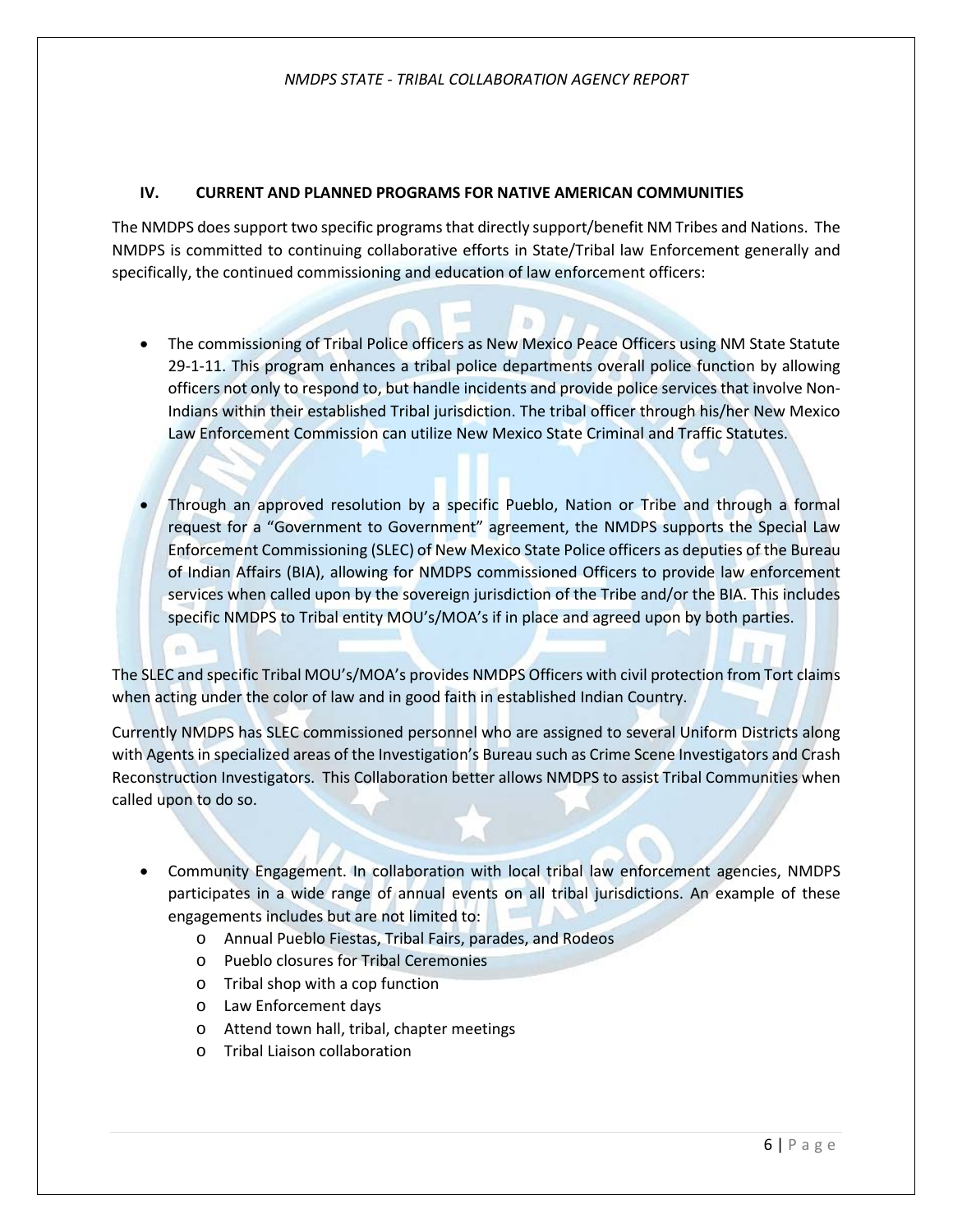# **V. NMDPS FY2019 ACCOMPLSHMENTS WITH NM TRIBES**

- NMDPS Tribal Liaison met with all Tribal Police Chiefs or their representative during the year to discuss and address specific concerns
- NMDPS involved extensively on the Murdered Missing Indigenous Women's Task Force (MMIW TF) during the last year
- NMDPS / Laguna Pueblo 29-1-11 commission agreement
- NMDPS and CYFD Tribal Liaisons collaborations with Tribal entities to streamline the process between local Tribal Social Services and CYFD services.
- Continued success of the Pueblo Sex Offender Registry Program which is a collaborative project consisting of Acoma, Isleta, Zuni and Laguna Pueblos.

# **New Mexico State Police - Uniform Services Bureau-**

The NMDPS, New Mexico State Police Division is divided into twelve (12) uniform Districts. Six (6) of these districts patrol boundaries encompass sovereign Tribal Jurisdictions of New Mexico's tribes and Pueblos.

The following breakdown is a bulleted synopsis for each of these six districts interaction with their adjoining sovereign jurisdictions, as well as conclusive information on what the NMDPS is doing at the executive level to facilitate and foster partnerships with New Mexico's Native American Communities and Tribal Law Enforcement partners.

# **NMSP District 1- Santa Fe**

# **Commanded by Captain Eric Schum:**

- At Santo Domingo's request, D1 had several officers assist with the Santo Domingo Festivals the first week of August, 2019
- On August 3, 2019, D1 command staff met with Pojoaque PD command staff to discuss issues facing both agencies
- On August 23, 2019, a D1 officer attended a football game at Santa Fe Indian School and spoke to parents and players
- On August 24, 2019, several D1 officers assisted Pojoaque PD with foot patrols during a boxing match event at Buffalo Thunder casino
- On September 28, 2019, several D1 officers assisted Pojoaque PD with foot patrols during MMA fights at Buffalo Thunder casino
- On December 15, 2019, several D1 officers participated in "Shop with a Cop" with the Pojoaque Boys and Girls Club
- On February 6, 2020, a D1 officer did a meet-and-greet with students at Pojoaque High School
- On May 22, 2020, a D1 officer took over a stolen vehicle/pursuit case from a BIA officer in Pojoaque, due to jurisdictional issues
- At the request of Pojoaque Schools, several D1 officers assisted with traffic control during Pojoaque's modified graduated ceremony on May 23, 2020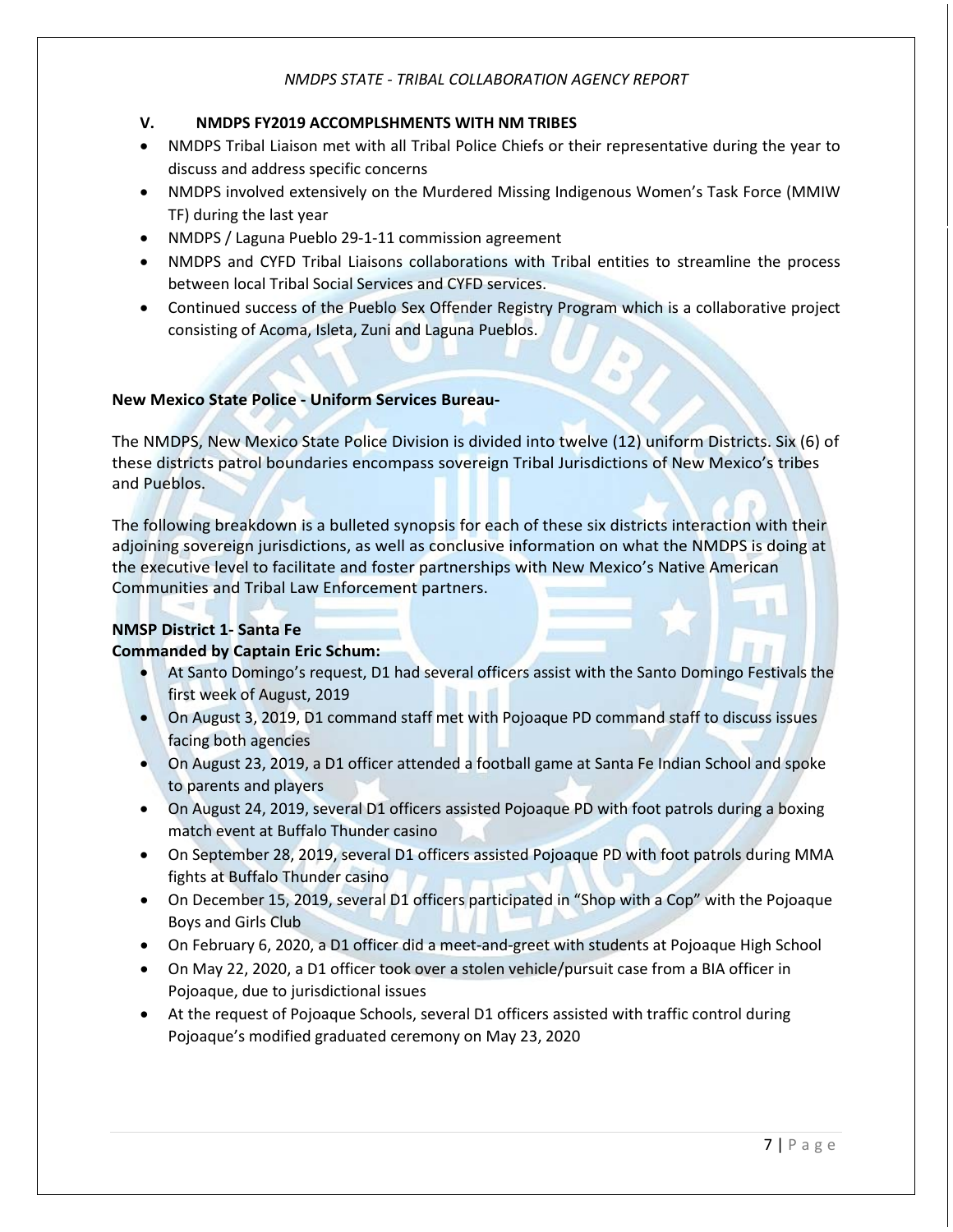### **NMSP District 5- Albuquerque**

## **Commanded by Captain Leonardo Ornelas:**

- State Police Dispatch Drunk Buster (#DWI) Program networking with Isleta, Laguna, Santa Ana, and Sandia Pueblos on transferring of these calls to their respective jurisdictions.
- The district has worked collaboratively with the BIA and surrounding Tribal law enforcement departments to hold joint patrol saturation projects and sobriety checkpoints to deter drunken driving and reducing traffic crashes through enforcement of aggressive driving and enforcing occupant restraint laws.
- BIA Office of Justice Services has provided jurisdiction training and assisted with cultural competency training.
- BIA has come in to refresh officer training in Indian Country Jurisdiction at our quarterly training.
- District officers have been cross commissioned with the Navajo Nation to provide law enforcement services to To'Hajillee and Ojo Encino Navajo Communities when called upon. The district meets on a regular basis with Isleta, Zuni, Sandia, Laguna, Jicarilla (PD and Game and Fish), and Santa Ana Tribal officials for updates on their community concerns and State Road traffic issues. In addition, the district continues to meet any training requests they may make along the lines of State Police expertise.
- District staff participate with Sandoval DWI Task Force, Quarterly Meetings, which consists of supervisors from Zia, Jemez and Santa Anna Pueblos and other Sandoval County LE. NMSP will supply officers for patrols and assistance to Zia, Jemez & Santa Ana Feasts.
- Presentations on child safety and bullying to Jemez Pueblo School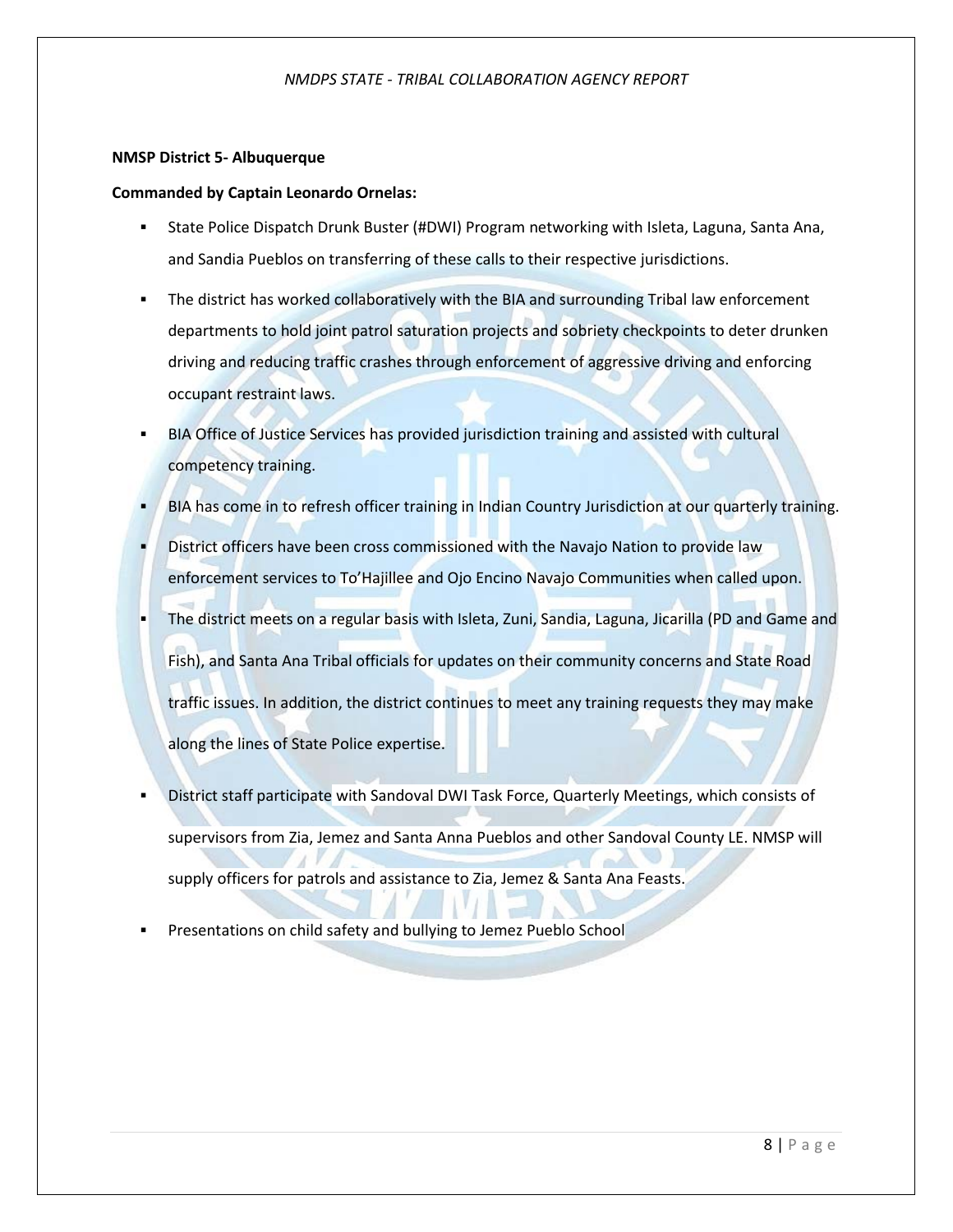### **NMSP District 6 – Gallup**

### **Commanded by Captain Troy Velasquez:**

- Under the current District 6 patrol plan, we are required to work at least two projects with each tribal law enforcement agency in our area, each year. A "project" is any police action that serves a public good, and can include DWI checkpoints, community events, or working together on a criminal investigation. The requirement in our patrol plan ensures that District 6 will maintain a productive and ongoing working relationship with each tribal agency in our area.
	- Officers in District 6 are active participants in the McKinley County DWI Task Force, which includes the Navajo Police Department, the Ramah Navajo Police Department, and the Zuni Police Department.
- Every District 6 officer has a Navajo Nation police cross-commission, which authorizes them to enforce Navajo laws against tribal members on Navajo land. This collaboration between agencies is aimed at reducing the real and perceived loopholes created by jurisdictional boundaries. For example, cross-commissioned NMSP officers may arrest a drunk driver anywhere on Navajo land, regardless of whether that person is tribal or non-tribal.
- District 6 Officers work with Zuni Pueblo every year during their annual December Shalako Events. Providing officers to the Event and in return these officers are issues limited commissions from the Pueblo of Zuni during the event.
- District 6 Officers are assigned on an annual basis to assist Acoma and Laguna Pueblo with their Fiestas, Law Enforcement Days, Junior Officer training programs, Sky works event, Tour De Acoma Bike Event, annual Christmas shop with Cops events.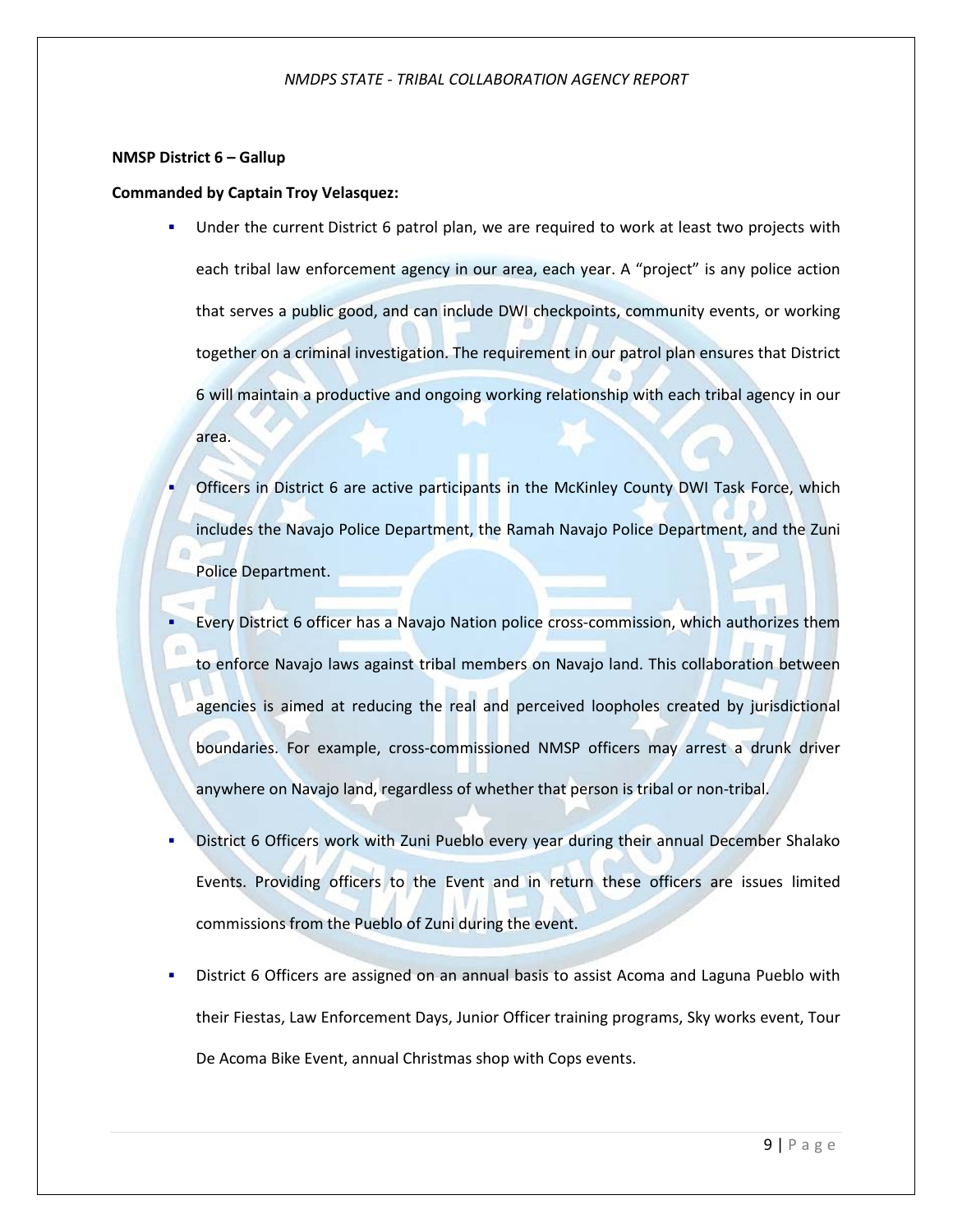- District 6 Captain and Lieutenant set up and coordinate quarterly meetings with the Tribal Police Leadership in District 6. These meetings are held to discuss jurisdictional issues, collaborate on events, and continue good working relationships.
- District 6 works with BIA Agents assigned to the Laguna Agency which covers most of Cibola and McKinley Counties Tribal land on cases involving non-natives
- Captain Velasquez is participating with NMDOT and Laguna Pueblo on the planning of an I-40 wall barrier project which would be constructed on Interstate 40 from the 114-117 MM and replace the current cable barrier. The purpose of this project is to improve traffic operations, increase driver safety and reduce maintenance issues. The project would involve full reconstruction of interstate 40 in this area.
- Captain Velasquez and Lieutenant Martin regularly attend various Tribal town hall meetings, Village meetings and Chapter meetings within District 6 to hear the concerns of Tribal Members living in those areas.
- District 6 has developed a working process with the Navajo Nation Prosecutors office to identify and extradite serious offenders who have State Felony Warrants but use the reservation as a safe haven to hide out. This process is also being implemented in Laguna Pueblo.
- District 6 with the help of NMSAR continues to assist with any Search and Rescue (SAR) requests on tribal land.
- District 6 officers respond to frequent routine calls for service on Navajo land.
- District 6 has assisted Navajo, Zuni, Ramah, Acoma and Laguna tribes with saturation patrols and/closures during the Covid-19 pandemic.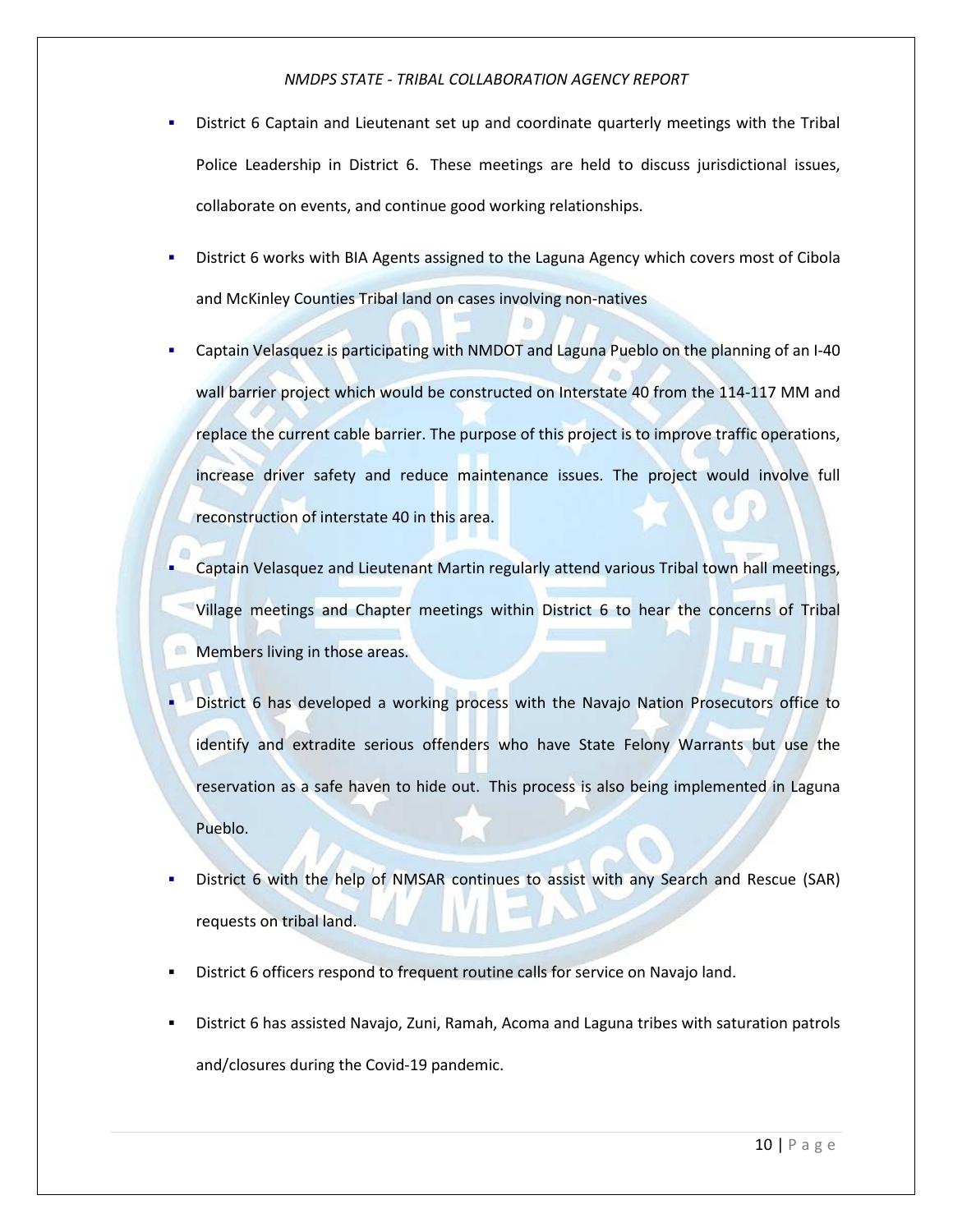### **NMSP District 7- Espanola**

## **Commanded by Captain Thomas Harzewski:**

- The district has worked collaboratively with the BIA and surrounding Tribal law enforcement departments to hold joint patrol saturation projects and sobriety checkpoints to deter drunken driving and reducing traffic crashes through enforcement of aggressive driving and enforcing occupant restraint laws.
- The district has conducted scenario-based trainings with Tribal Law Enforcement Departments within the district.
- District officers are currently working with BIA to obtain their SLEC commissions.
- The District routinely responds to the San Juan Casino for calls for service.
- The District continually supports and has a presence for the Tribal festivities to include Little Beaver in Dulce, The feast days for Santa Clara and San Juan Pueblo's.
- The District Collaborates with the Tribal Partners in solving crime that occurs on the reservations.
- The District Collaborates with Picuris Pueblo (BIA), Taos Pueblo and support their festivities.
- The District continually collaborates with Investigators of U.S. DOI, BIA-Office of Justice Services Northern Pueblos Agency

EW MEXIC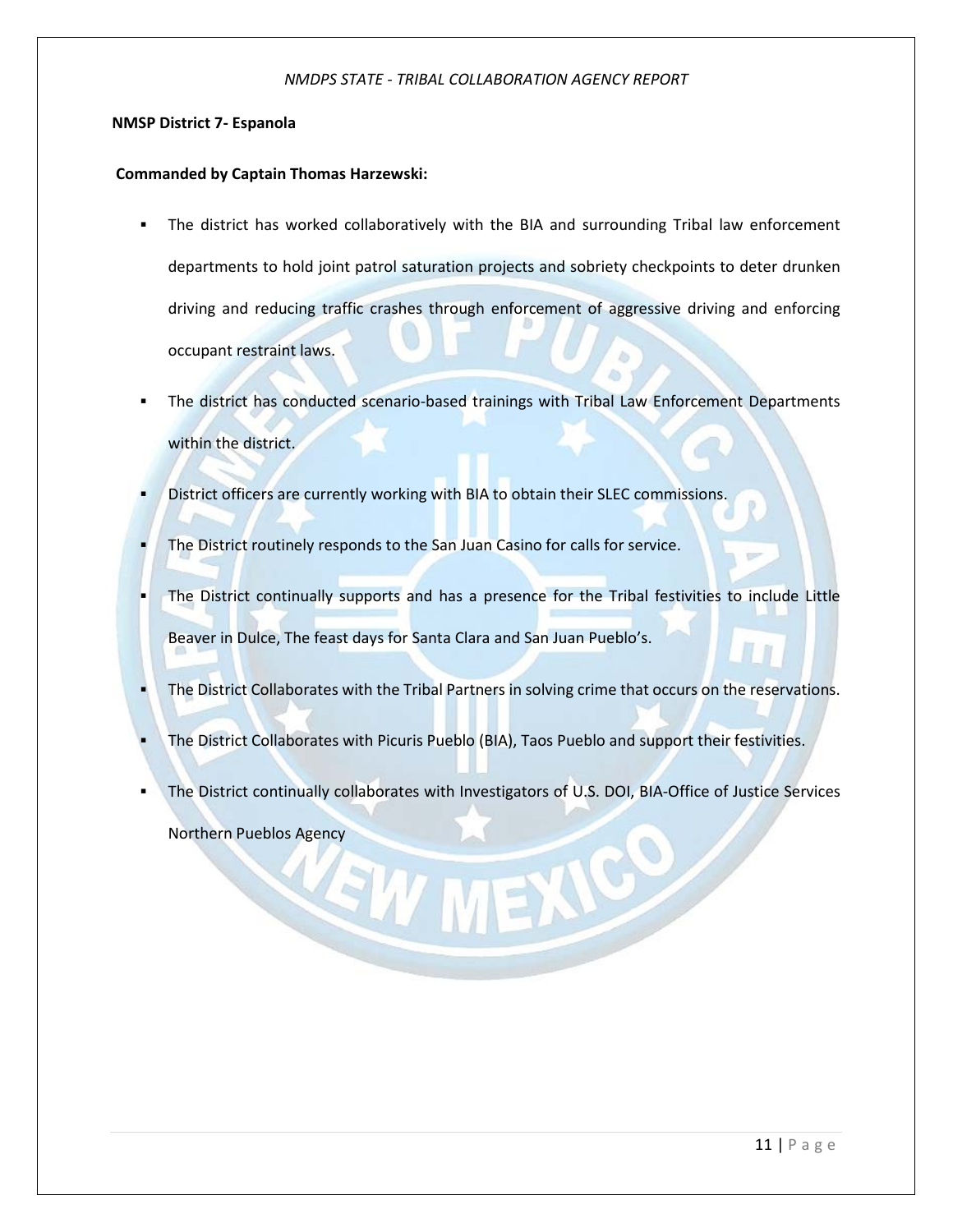# **NMSP District 8**

# **Commanded by Captain Todd Cullers:**

- District 8 Command staff meet regularly with Mescalero conservation officers and BIA.
- Recently a collaboration between Mescalero and possible Covid-19 Tribal road closures.
- Officers continue to handle calls at the Mescalero casino involving Non-Natives.
- D8 works diligently to continue positive collaboration with the Mescalero Apache Indian

reservation Police Department

# **NMSP District 10**

# **Commanded by Captain Micah Doering:**

- **Under the current District 10 patrol plan, we are required to collaborate as necessary to** ensure the safety of the public both on tribal and state lands. This is loosely written which gives us flexibility to work in an "as needed and asked" capacity.
- Officers in District 10 respond when requested to emergency situations to include major traffic crashes, violent crimes in progress, and other such incidents. These requests generally are routed through the dispatch centers.
- 16 of the 18 officers in District 10 have a Navajo Nation police cross-commission. This authorizes them to enforce Navajo laws against tribal members on Navajo land. This collaboration between agencies is aimed at reducing the real and perceived loopholes created by jurisdictional boundaries. These officers also possess a Special Law Enforcement Commission (SLEC) from the Bureau of Indian Affairs (BIA).
- District 10 Officers participate in the annual Shiprock Fair by supplementing traffic enforcement and routing along with foot patrols at the fairgrounds when requested. This annual event occurs at the first of October.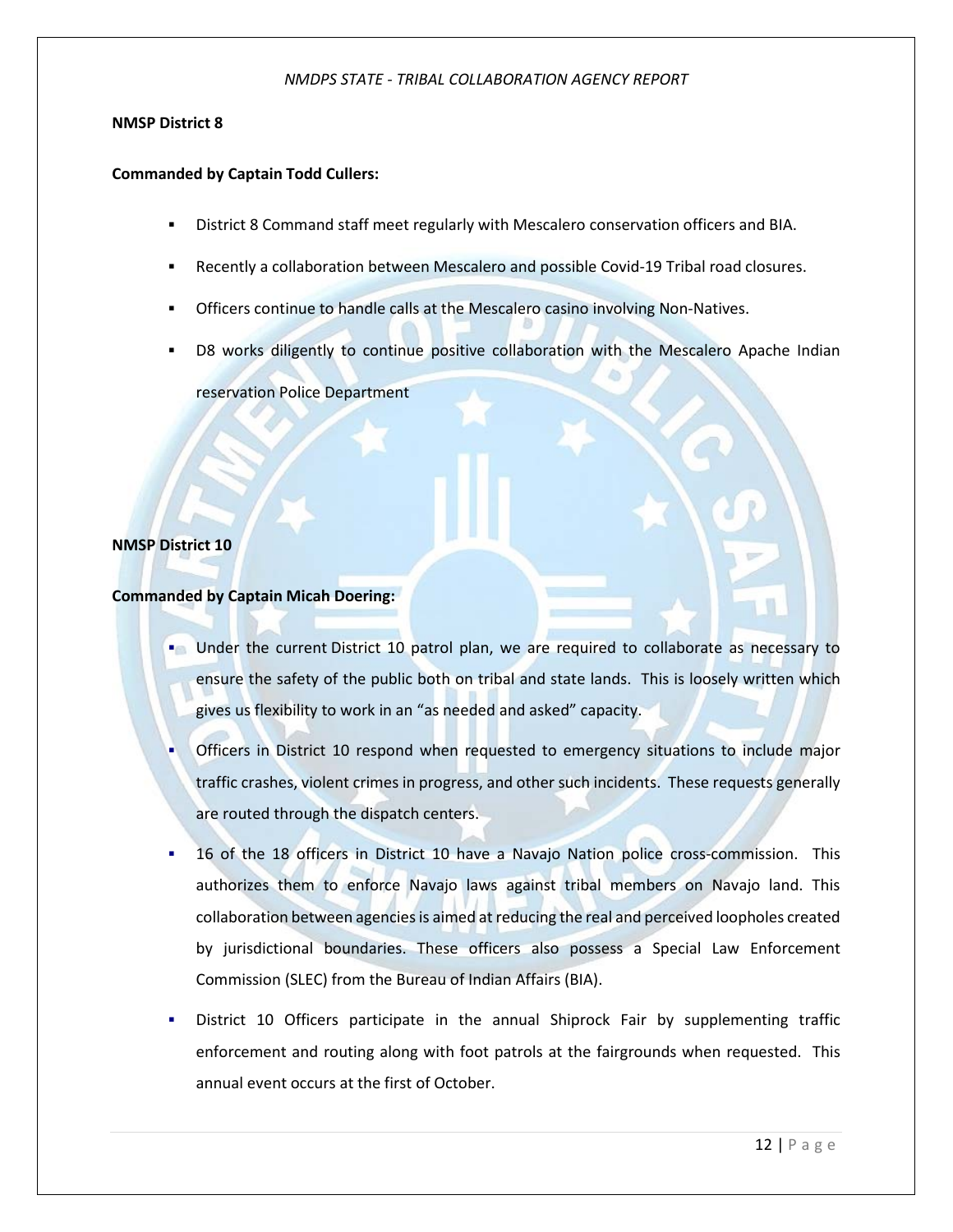District 10 Captain and Lieutenant attend meetings with the Navajo Tribal Law Enforcement leadership periodically to discuss any upcoming events or current issues that need to be addressed by both agencies. This facilitates a positive, ongoing relationship between all involved.

# **NMSP District 11**

# **Commanded by Captain Robert Alguire:**

 Under the current District 11 Patrol Plan, officers are required to attend community events, and engage in community policing activities in their respective patrol area to include the Alamo Reservation. This requirement of the District 11 Patrol Plan ensures officer are staying involved with the community in Alamo and maintaining working relationships with community members.

PUS S

- Officers in District 11 are active participants in the Alamo Days, Alamo Career Day, and the RESPECT program that take place in Alamo. Officers and supervisors of District 11 also attend any meeting or events when requested, such as active shooter drills at the schools.
- District 11- Socorro patrol officers/supervisors (9 total) have a Navajo Nation Police Cross-Commission. District 11 officers work closely with Navajo Police Department (Alamo), and Socorro County Sheriff's Department to ensure all calls for service are adequately investigated.
- District 11 Captain and Lieutenant set up and coordinate meetings with the police leadership in District 11, along with the Alamo community members. These meetings are held to continue good working relationships.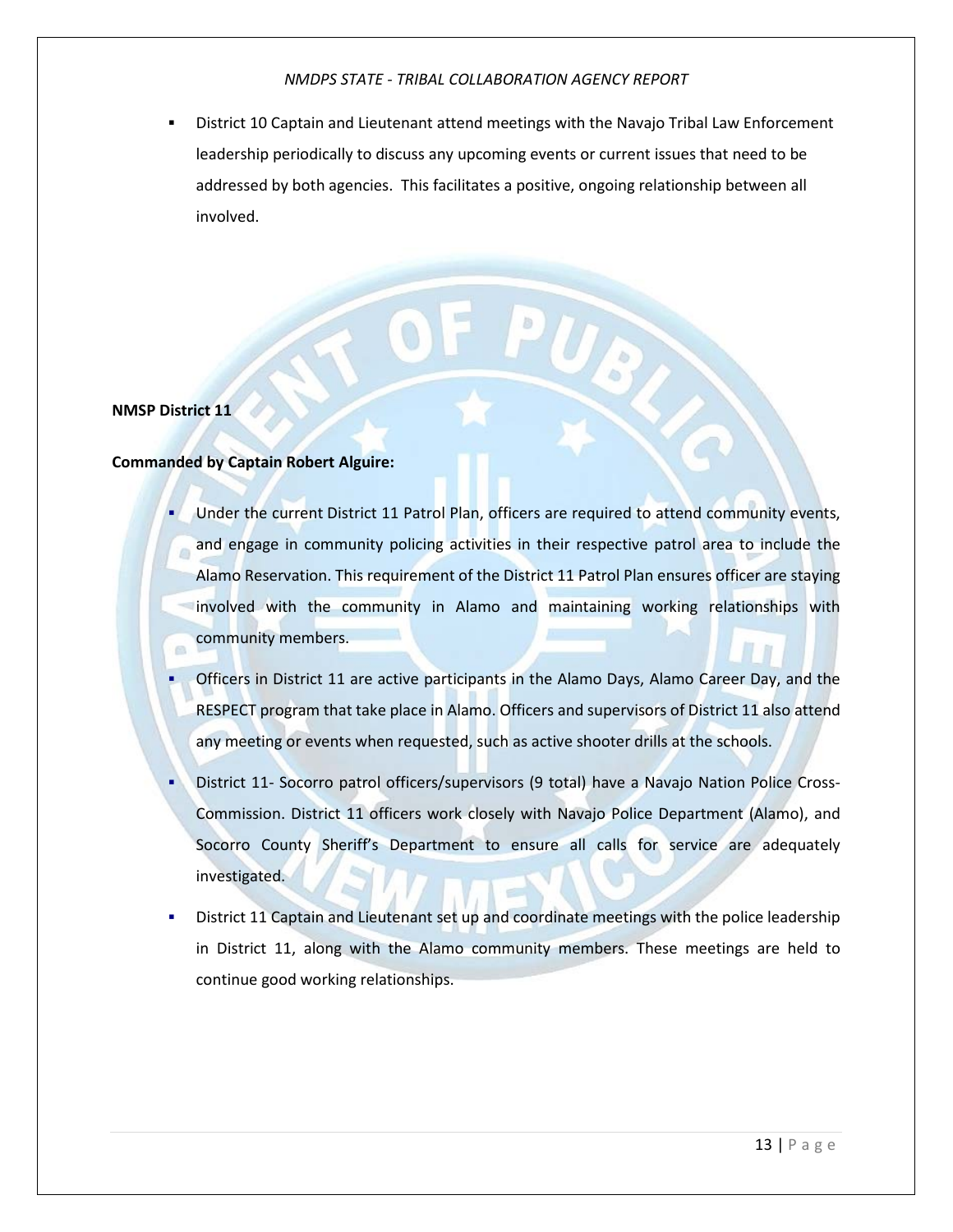## **NMSP Northern Region Investigations**

## **Commanded by Captain Clay Goret:**

Zone 3 worked a collaborative investigation with tribal, federal, state, county, and municipal agencies. The investigation lasted approximately four-weeks, beginning March 10, 2020. It pertained to a series of shootings on and near Interstate 25 between Bernalillo and the Santa Fe County line. NMSP worked closely with Bureau of Indian Affairs and Santa Ana Pueblo investigators. Their personnel assisted us with contacting persons and conducting interviews on Native lands. NMSP worked with the tribal Leadership for San Felipe and Santo Domingo Pueblos during the entirety of the investigation. NMSP communications with Santo Domingo Governor Moquino were regular as two shooting incidents occurred on State Road 22, on their pueblo, and the shooter was a Santo Domingo Pueblo member.

### **NMSP- Special Investigations Unit (SIU):**

# **Commanded by Captain Suzanne Skasik:**

# o SIU District 6:

- Assists with "consequences of DWI" presentation to offenders going through the Navajo Nation DWI program.
- $\triangleright$  DWI presentation/Safety talks to local High Schools on and off Tribal land within McKinley County, NM
- Attends "Strategic Network of Advocates for the Prevention of suicide and Substance abuse Coalition" held annually around the Navajo Reservation.
- o SIU District 10:
	- $\triangleright$  Collaborated with the Navajo Nation for the annual Shiprock Fair
	- $\triangleright$  Annual training completed for Western Refinery (Giant) to reduce sales to intoxicated subjects and sales to minors. Western Refinery operates the closest licensed liquor establishments bordering the Navajo Reservation.
	- $\triangleright$  Attend meetings quarterly for the Mancos Shale Project In the Four Corners area.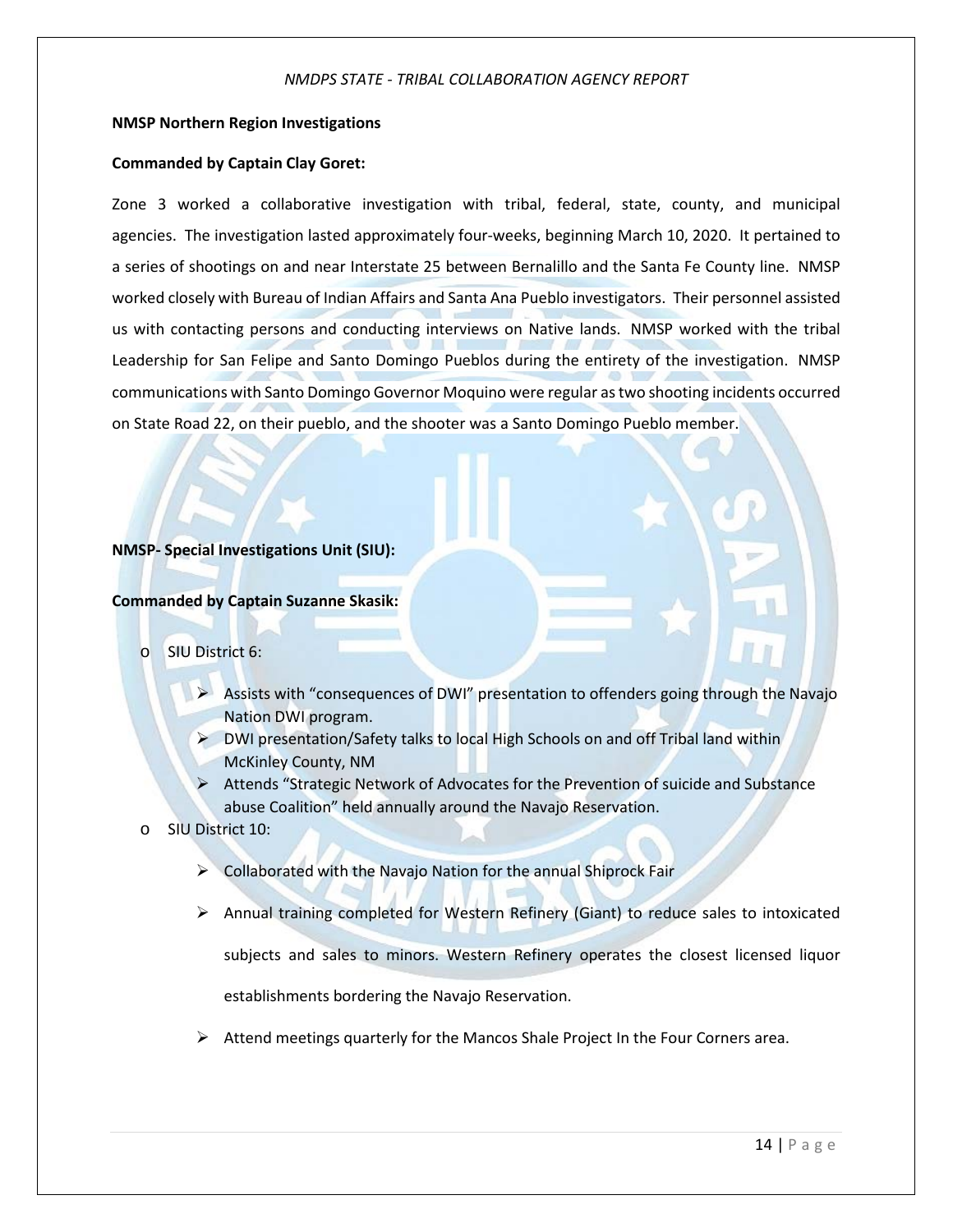### o SIU District 7

 Attends quarterly "Taos Alive" coalition meetings. These meetings are community based and have a goal of reducing substance abuse among Taos County teens both on and off the area reservations.

# **NMSP – Commercial Motor Vehicle Enforcement Unit**

- o CVE District(s) 5,6,10 and 11:
	- $\triangleright$  CVE Officers in Gallup have assisted Acoma and Laguna Pueblos with safety inspections

of Fire and EMS equipment vehicles to ensure operational preparedness.

- CVE Officers in Gallup are working with Zuni Pueblo and Ramah Navajo during the Covid-19 pandemic to ensure safe routes for oversize/overweight Commercial motor traffic which is diverted off the Interstate due to size and must pass through these sovereign lands while maintaining the integrity of the Tribes local shutdown or road closure due to the pandemic.
- Districts 5,6,10, and 11 CVE Officers continue to work closely with Tribal entities to assist with calls for service and post-crash inspections if needed.

EWI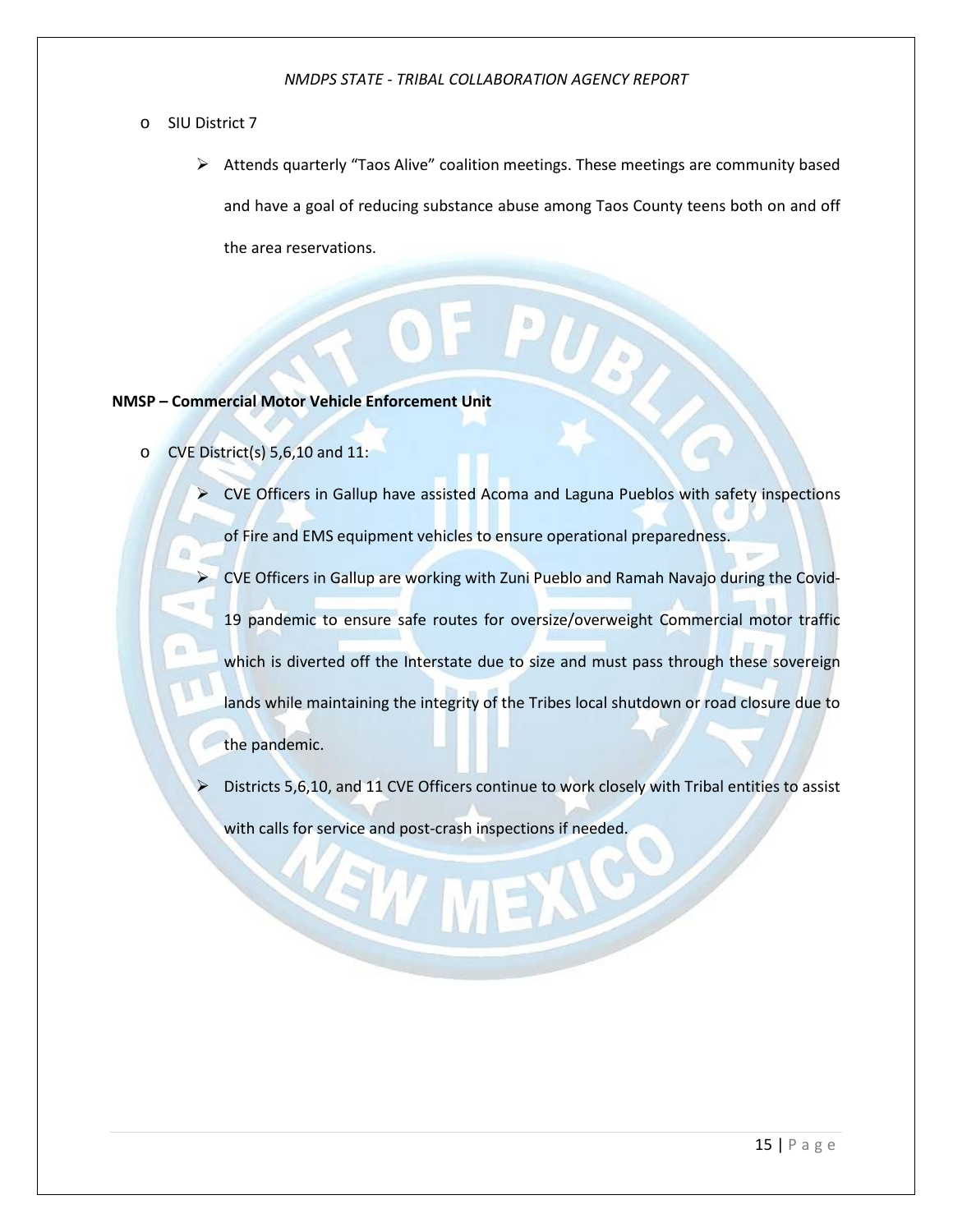# **Office of the Chief**

# **Chief Tim Johnson:**

Since taking office, Chief Johnson has been active in commissioning tribal police officers as New

b

Mexico Peace Officers under Statute 29-1-11.

| <b>ISLETA PUEBLO</b>           |              |           |  |
|--------------------------------|--------------|-----------|--|
| <b>Number of Commissions</b>   | 26           | Confirmed |  |
|                                | 8            | Pending   |  |
| <b>JICARILLA APACHE TRIBE</b>  |              |           |  |
| <b>Working on new MOU/MOA</b>  |              |           |  |
| <b>Number of Commissions</b>   | $\mathbf{1}$ | Confirmed |  |
|                                | 0            | Pending   |  |
| <b>LAGUNA PUEBLO</b>           |              |           |  |
| New agreement in place<br>2020 |              |           |  |
| <b>Number of Commissions</b>   | 0            | Confirmed |  |
|                                | 8            | Pending   |  |
| <b>RAMAH NAVAJO</b>            |              |           |  |
| <b>Number of Commissions</b>   | 6            | Confirmed |  |
|                                | 1            | Pending   |  |
| <b>SANDIA PUEBLO</b>           |              |           |  |
| <b>Number of Commissions</b>   | 24           | Confirmed |  |
|                                | <sup>0</sup> | Pending   |  |
| <b>PUEBLO OF SANTA ANA</b>     |              |           |  |
| <b>Number of Commissions</b>   | 24           | Confirmed |  |
|                                | $\mathbf{1}$ | Pending   |  |
| <b>TAOS PUEBLO</b>             |              |           |  |
| <b>Number of Commissions</b>   | 5            | Confirmed |  |
|                                | $\Omega$     | Pending   |  |
| <b>PUEBLO OF ZUNI</b>          |              |           |  |
| <b>Number of Commissions</b>   | 16           | Confirmed |  |
|                                | 0            | Pending   |  |
|                                |              |           |  |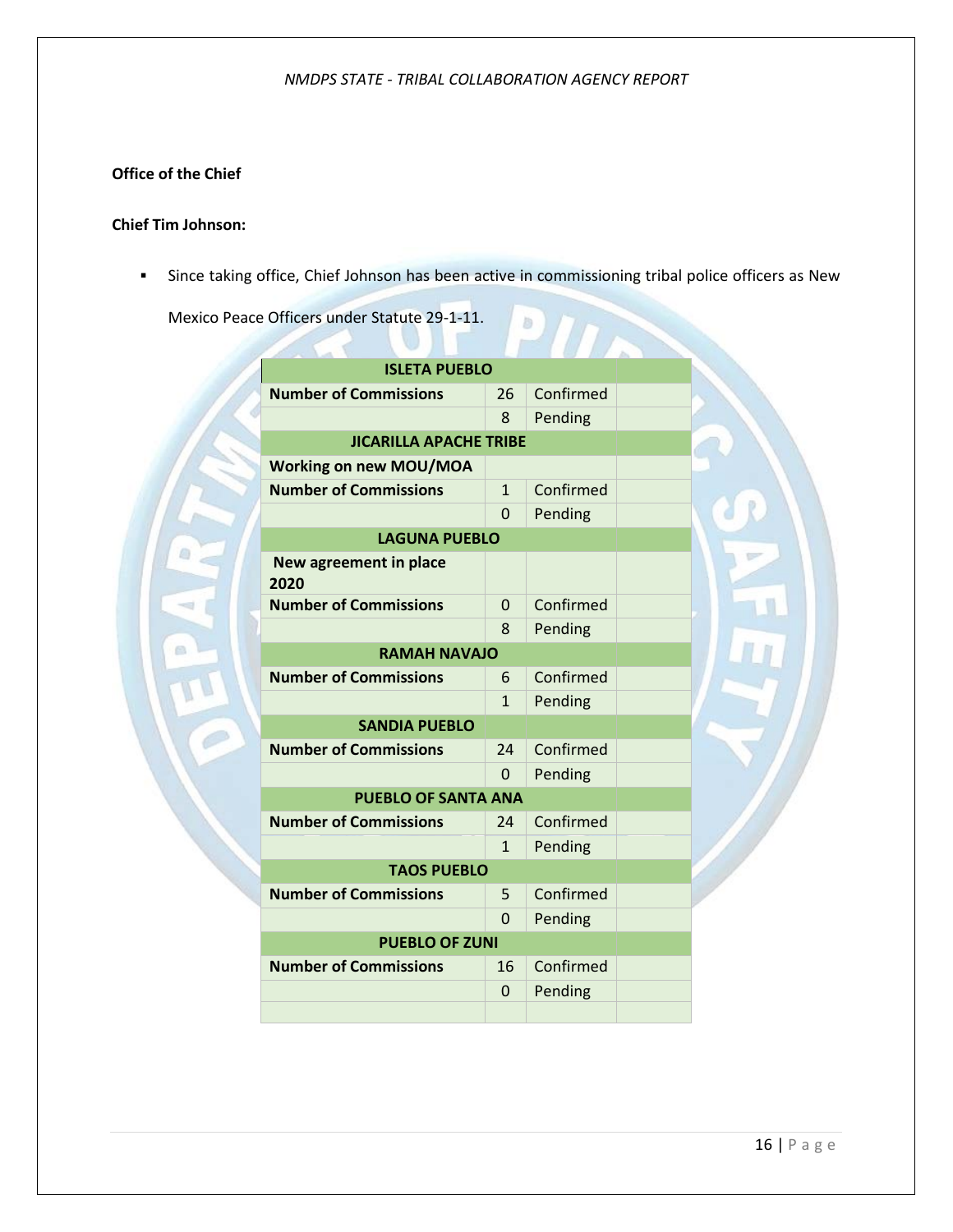### IV. **GOALS FOR FY 2021 RELATING TO NM TRIBES**

The NMDPS is committed to moving forward with a successful State-Tribal collaboration through accountability, communication, respectful and inclusive State/Tribal partnerships.

The State -Tribal Collaboration act mandates us (NMDPS) to "collaborate with and respect tribal governments in New Mexico". This requires more than empty statements about how much we appreciate other cultures. In the context of criminal justice, true respect means learning about Indian jurisdiction, having culture sensitivity, and applying the laws as they are supposed to be applied to make all NM communities safer for all NM residents and visitors. NMDPS is committed to this partnership.

### V. **KEY NAME AND CONTACT INFORMATION:**

In addition to the contact information provided above for the Commanders of each District, NMDPS

contacts are:

**Cabinet Secretary Mark Shea Office of the Secretary P.O. BOX 1628 4491 Cerrillos Road Santa Fe, NM 87504 505-827-3370** 

**Deputy Secretary August M. Fons, Ph.D. Statewide Law Enforcement Services and Support P.O. BOX 1628 4491 Cerrillos Road Santa Fe, NM 87504 505-827-3370** 

**Deputy Secretary Tim Johnson New Mexico State Police Chief P.O. BOX 1628 4491 Cerrillos Road Santa Fe, NM 87504505-827-9002**